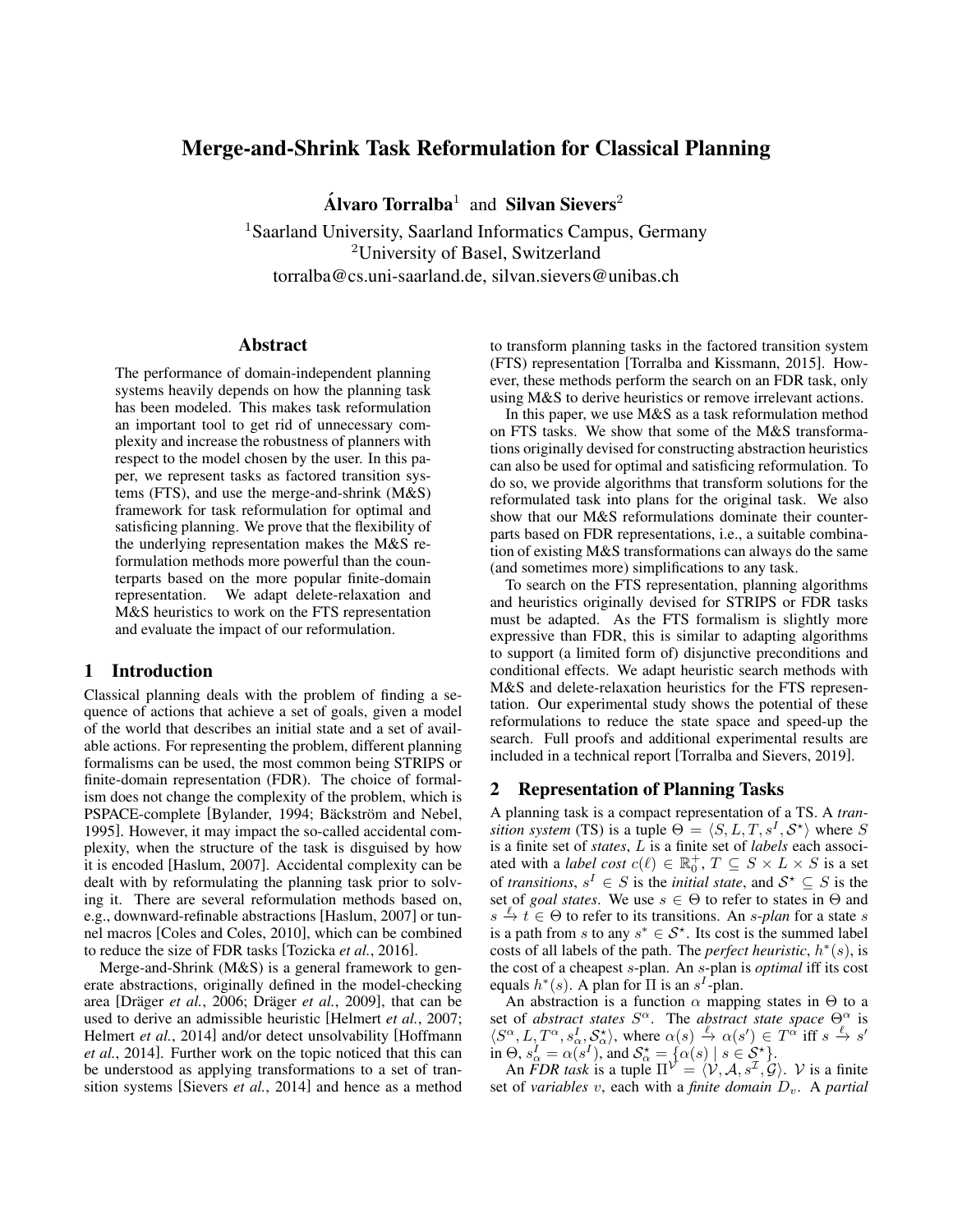*state* is a function s on a subset  $V(s)$  of V, so that  $s(v) \in D_v$ for all  $v \in V(s)$ ; s is a *state* if  $V(s) = V$ . s<sup>T</sup> is the *initial state* and the *goal*  $G$  is a partial state.  $A$  is a finite set of *actions*. Each  $a \in \mathcal{A}$  is a tuple  $\langle pre_a, eff_a, c(a) \rangle$  where  $pre_a$ and eff <sup>a</sup> are partial states, called its *precondition* and *effect*, and  $c(a) \in \mathbb{R}_0^+$  is its *cost*. An action a is applicable in a state s if  $\forall_{v \in \mathcal{V}(pre_a)} s(v) = pre_a(v)$ . Applying it yields the successor state  $s[[a]]$  with  $s[[a]](v) = eff_a(v)$  if  $v \in V(eff_a)$ <br>and  $s[[a]](v) = s(v)$  otherwise and  $s[[a]](v) = s(v)$  otherwise.

The state space of an FDR task  $\Pi^{\mathcal{V}}$  is a TS  $\Theta =$  $\langle S, L, T, s^I, S^* \rangle$  where S is the set of all states,  $s^I = s^{\mathcal{I}}$ ,  $s \in S^*$  iff  $\forall_{v \in V(G)} G(v) = s(v)$ ,  $L = A$ , and  $s \stackrel{a}{\to} s[[a]] \in T$ if  $a$  is applicable in  $s$ .

An *FTS task* is a set of TSs  $\{\Theta_1, \dots, \Theta_n\}$  with a common set L of labels. The synchronized product  $\Theta_1 \otimes \Theta_2$  of two TSs is another TS with states  $S = \{(s_1, s_2) \mid s_1 \in \Theta_1 \wedge s_2 \in \Theta_2\},\$ labels  $L = L_1 = L_2$ , transitions  $T = \{(s_1, s_2) \stackrel{\ell}{\rightarrow} (s_1, s_2)$  $s_1 \stackrel{\ell}{\to} s_1' \in \Theta_1 \wedge s_2 \stackrel{\ell}{\to} s_2' \in \Theta_2$ , initial state  $s^{\mathcal{I}} = (s_1^{\mathcal{I}}, s_2^{\mathcal{I}})$ , and goal states  $S^* = \{ (s_1, s_2) \mid s_1 \in S_1^* \wedge s_2 \in S_2^* \}.$ 

The state space of an FTS task  $\Pi^{\mathcal{T}} = \{\Theta_1, \dots, \Theta_n\}$  is defined as  $\Theta = \Theta_1 \otimes \cdots \otimes \Theta_k$ . Whenever it is not clear from context, we will use subscripts to differentiate states in the state space  $(s, s', t \in \Theta)$  and in the individual components  $(s_i, s'_i, t_i \in \Theta_i)$ . Given  $s \in \Theta$ , we write  $s[\Theta_i]$  to refer to the projection of s onto  $\Theta_i$ . A solution  $\pi$  for an FTS task is a sequence  $s_0 \xrightarrow{\ell_1} s_1 \xrightarrow{\ell_2} \dots \xrightarrow{\ell_k} s_k$  such that  $s_k \in S^*$ .

There is a close connection between FTS and FDR tasks, since TSs in an FTS task correspond to FDR variables with domain equal to the set of states of the TS. Then, states in FDR (which are assignments of values to variables) correspond to states in the FTS representation, which are an assignment of states  $s_i$  to each  $\Theta_i$ . Given an FDR task  $\Pi^{\mathcal{V}}$  it is simple to construct the corresponding FTS task, which we call the *atomic* representation of  $\Pi^{\mathcal{V}}$ . There is a TS  $\Theta_v$  for every variable v, with one state  $s_v \in \Theta_v$  per value in  $D_v$ . For every action  $a \in \mathcal{A}$ , there is an outgoing transition from  $s_v$  if  $v \notin V(pre_a)$  or  $pre_a(v) = s_v$  which leads to  $s_v$  if  $v \notin V(eff_a)$  or  $t_v$  if  $eff_a(v) = t_v$ .

As running example, consider a task where a truck can drive between four locations with a limited amount of fuel and with the restriction that the engine can only be turned on with a full tank. This can be encoded as an FDR task with three variables  $V = \{v_t, v_f, v_s\}$  with domains  $D_t$  ${A, B, C, D}$ ,  $D_f = {2, 1, 0}$ , and  $D_s = {off, rd, on}$  that represent the position of the truck, the amount of fuel available, and the status of the engine (off, ready, on), respectively. In the atomic FTS task, shown in Fig. [1a,](#page-1-0) there are hence three TSs  $\Theta^{v_t}, \Theta^{v_f}, \Theta^{v_s}$ , one for each variable. The task has an action  $\text{DR}_{x-y,f_1-f_2}$  with precondition  $\{v_t = x, v_f =$  $f_1, v_s = \text{on}$  and effect  $\{v_t = y, v_f = f_2\}$  for every pair of connected locations  $(x, y)$ , and every  $f_1, f_2 \in D_f$  s.t.  $f_2 = f_1 - 1$ . These actions induce transitions from x to y in  $\Theta^{v_t}$ , from  $f_1$  to  $f_2$  in  $\Theta^{v_f}$ , and a self-looping transition at state on in  $\Theta^{v_s}$ . Furthermore, there exist actions checkfuel, CF, with precondition  $\{v_f = 2, v_s = \text{off}\}\$ and effect  ${v_s = rd}$  and ON with precondition  ${v_s = rd}$  and effect  ${v_s = \text{on}}$ . All actions have unit cost. The initial state of the FDR task is  $s^{\mathcal{I}} = \{v_t = A, v_f = 2, v_s = \text{off}\}\$ and its goal is  $\mathcal{G} = \{v_t = D\}$ , which translates to  $(A, 2, off)$  being the initial

<span id="page-1-0"></span>

(a) Atomic task: truck position ( $\Theta^{v_t}$ ), fuel ( $\Theta^{v_f}$ ), and status ( $\Theta^{v_s}$ ).



(c) After shrinking and removing (d) After merging and pruning irrelevant label ON. unreachable states.

A

CF

2off))CF∬2ro

CF

A

CF

2

CF

Figure 1: Example FTS task where a truck must drive from A to D with a fuel capacity of 2 and the restriction to first check the fuel capacity and turn on the engine. Transitions with wildcards (\*) have multiple labels, e.g.,  $DR_{A-B,*}$  stands for  $DR_{A-B,2-1}$  and  $DR_{A-B,1-0}$ . Each subfigure corresponds to a reformulation (see Section [3\)](#page-1-1).

state (marked with incoming arrows) and all  $(D, *, *)$  being goal states (marked with double circles) of the FTS task.

The reverse transformation from an FTS to an FDR task is not as straightforward and it may require to introduce more FDR actions than there are labels in the FTS task. The reason is that transitions in the individual TSs are more expressive than the precondition-effect tuple of FDR actions because they can encode a limited form of angelic non-determinism, disjunctive preconditions, and conditional effects. Consider the task shown in Fig. [1b,](#page-1-0) an FTS task of the same planning task that uses label DR for all drive actions. Translating this task to FDR requires re-introducing multiple actions to represent DR for different pairs of locations and amounts of fuel. One reason is the non-determinism where there are multiple transitions with the same label and source state, but different targets. For example, in the state  $(A, 2, on)$ , we can apply two transitions with label DR to reach either  $(C, 1, on)$  or  $(B, 1, on)$ . The non-determinism is angelic because the result is chosen by the planner at will. Also, the transitions in  $\Theta^{v_f}$  encode a disjunctive precondition (DR is applicable for  $v_f = 2$  or  $v_f = 1$ ) and conditional effects (the result of DR is  $v_f = 1$  iff  $v_f = 2$  holds in the source state).

# <span id="page-1-1"></span>3 M&S Task Reformulation Framework

A task reformulation is a transformation of a task such that any solution for the new task can be transformed into a so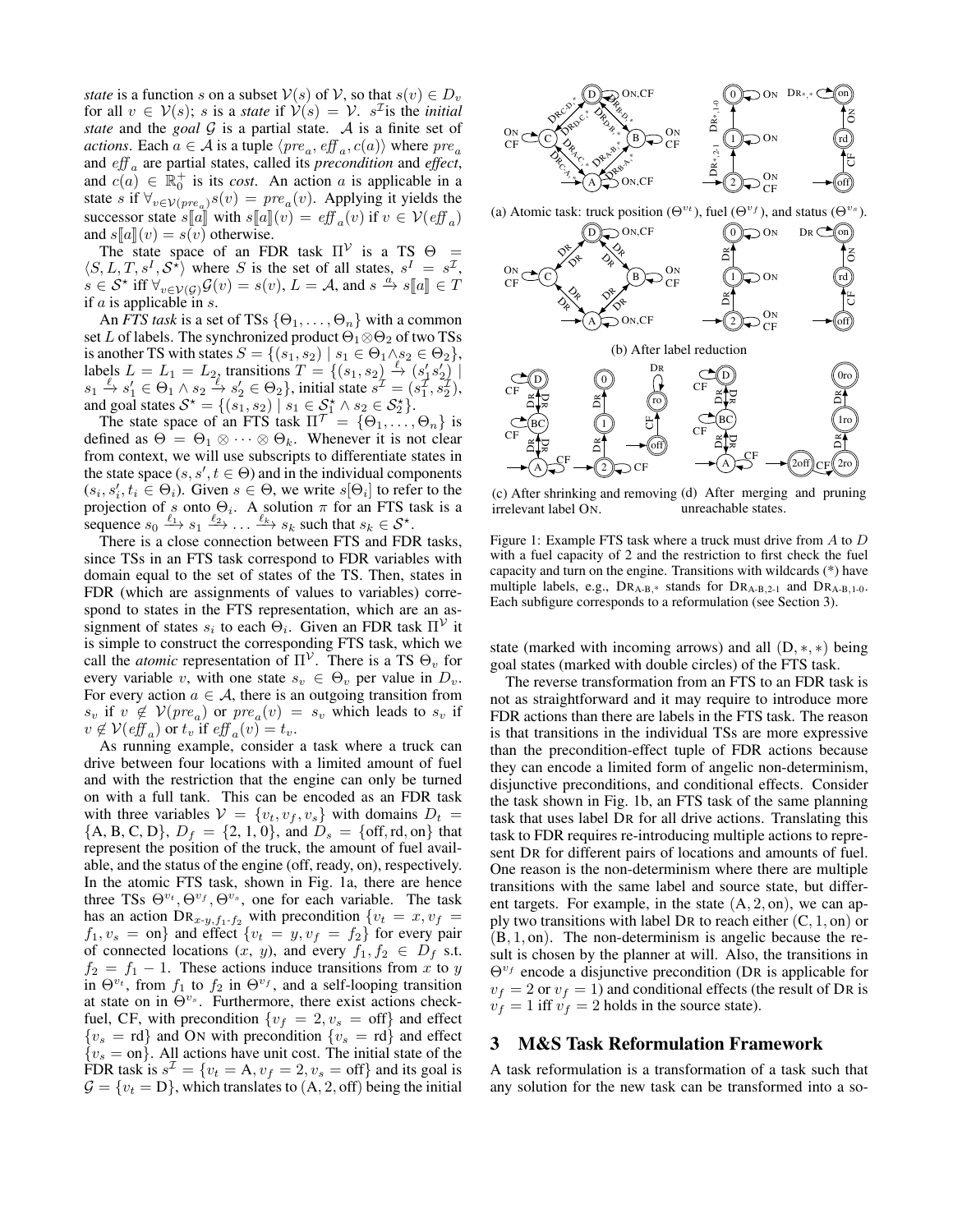lution for the original task. We follow the definition of task reduction introduced by [Tozicka](#page-8-4) *et al.* [\[2016\]](#page-8-4) but without requiring the reformulated task to be smaller than the input task. Most of the reformulations we consider aim to reduce the size of the task, but reformulations that make the task bigger may be useful as well, e.g., if it makes the search space smaller.

**Definition 1** (Task reformulation). A task reformulation  $\rho$  is *a partial function from tasks to tasks s.t.:*

- *1.* ρ(Π) *is solvable if and only if* Π *is solvable, and*
- 2. *there exists a plan reconstruction function*  $\overleftarrow{\rho}$  *that maps each solution*  $\pi$  *of*  $\rho(\Pi)$  *to a solution*  $\overleftarrow{\rho}(\pi)$  *of*  $\Pi$ *.*

A task reformulation is *polynomial* if both  $\rho$  and  $\overleftarrow{\rho}$  can be computed in polynomial time in the size of the input task and the reconstructed plan. It is *optimal* if, given an optimal plan  $\pi$  of  $\rho(\Pi)$ ,  $\rho(\pi)$  is an optimal plan of  $\Pi$ . We are interested in polynomial reformulations for optimal and satisficing planning. Note that we explicitly allow the reformulated plan to be exponentially larger than the input task. This is necessary for domains (e.g. Towers of Hanoi) where the original plan is exponentially long, but a reformulation with a solution that implicitly encodes the plan can be found in polynomial time.

#### 3.1 Merge-and-Shrink Transformations

There are multiple M&S transformations that can be used to reformulate an FTS task  $\Pi^{\mathcal{T}} = {\Theta_1, \ldots, \Theta_n}$  with labels L. A transformation is *exact* if it preserves the set of solutions and hence is an optimal reformulation.

*Label reduction* reduces the set of labels by mapping some of them to a common new one [\[Sievers](#page-8-10) *et al.*, 2014]. It is exact if for any pair of labels  $\ell, \ell' \in L$  reduced to the same label,  $c(\ell) = c(\ell')$  and  $\ell$  and  $\ell'$  induce the same transitions in all but (at most) one  $\Theta_i$ ,  $1 \leq i \leq n$ . The task of Fig. [1b](#page-1-0) is the result of repeatedly applying exact label reduction on the atomic task of Fig. [1a.](#page-1-0) By itself, it does not affect the search space, but it reduces the amount of labels increasing the efficiency and effectiveness of other transformations.

*Shrinking* consists of replacing one TS  $\Theta_i \in \Pi^{\mathcal{T}}$  by an abstraction thereof. This results in an abstraction of the original task, possibly introducing spurious plans that do not have any counterpart in the original task. Therefore, not all shrink transformations are suitable for task reformulation. However, using refinable abstraction hierarchies is a long standing idea in planning [\[Sacerdoti, 1974;](#page-8-13) [Bacchus and Yang, 1994;](#page-8-14) [Knoblock, 1994\]](#page-8-15). We compute refinable abstractions via shrinking strategies based on bisimulation [\[Milner, 1971\]](#page-8-16).

**Definition 2** (Bisimulation). Let  $\Theta = \langle S, L, T, s^I, \mathcal{S}^* \rangle$  be *a TS. An equivalence relation* ∼ *on* S *is a goal-respecting bisimulation iff*  $s \sim t$  *implies that*  $(a)$   $s \in S^* \leftrightarrow t \in S^*$ , and (b)  $\{ [s'] \mid s \stackrel{l''}{\to} s' \in T \} = \{ [t'] \mid t \stackrel{l}{\to} t' \in T \}$  *for all*  $l \in L$ *where* [s] *denotes the equivalence class of* s*.*

Bisimulation shrinking aggregates all states in the same equivalence class of the coarsest bisimulation of some  $\Theta_i \in$  $\Pi^{\prime}$ . This is a symmetry-reduction technique that preserves all plans and as such is an exact transformation [\[Helmert](#page-8-8) *et al.*[, 2014;](#page-8-8) [Sievers](#page-8-17) *et al.*, 2015]. In our example (cf. Fig. [1b\)](#page-1-0), states B and C of  $\Theta^{v_t}$  are bisimilar in  $\Theta^{v_t}$  and are hence combined into a new state BC by bisimulation shrinking (cf. Fig. [1c\)](#page-1-0). Note that shrinking  $B$  and  $C$  is only possible after label reduction, since otherwise their outgoing labels differ.

When preserving optimality is not necessary, it suffices to guarantee that any abstract plan can be refined into a real plan. [Hoffmann](#page-8-9) *et al.* [\[2014\]](#page-8-9) used shrinking strategies with this property for proving unsolvability with M&S. We re-define these strategies using a different nomenclature based on the notion of weak bisimulation [\[Milner, 1971;](#page-8-16) [Milner, 1990\]](#page-8-18). The key idea is to consider τ *-labels* which are "internal" to a TS in the sense that they can always be taken in  $\Theta_i$  without changing other TSs. The set of  $\tau$ labels for  $\Theta_i$  consists of those labels  $\ell$  having a transition  $s_j \stackrel{\ell}{\to} s_j \,\forall s_j \in \Theta_j \,\forall \Theta_j, j \neq i$ . Other definitions are possible; ours is more general than that of own-labels used by [Hoffmann](#page-8-9) *et al.* [\[2014\]](#page-8-9), whereas there are stronger notions based on dominance [\[Torralba, 2017;](#page-8-19) [Torralba, 2018\]](#page-8-20). We use  $\Rightarrow$  to denote a (possibly empty) path using only  $\tau$ -labels, and  $s \stackrel{\ell}{\Longrightarrow} s'$  as a shorthand for  $s \stackrel{\tau}{\Longrightarrow} \stackrel{\ell}{\Longrightarrow} \stackrel{\tau}{\Longrightarrow} s'$ .

Following the observation by [Haslum](#page-8-2) [\[2007\]](#page-8-2) that it suffices to focus on paths with labels that either are outside relevant (i.e., have some effect on other variables) or reach the goal, we devise a variant of weak bisimulation that ignores some irrelevant paths. We say that a label  $\ell$  is outside relevant for a transition system  $\Theta_i$  if there exists some  $\Theta_j$  with  $i \neq j$  such that  $s_j \stackrel{\ell}{\to} t_j$  for some  $s_j \neq t_j$ . A path  $s_i \stackrel{\ell}{\Longrightarrow} s'_i$  is *relevant* for  $\Theta_i$  if  $\ell$  is outside relevant for  $\Theta_i$ , or there does not exist  $s_i \stackrel{\tau}{\Longrightarrow} s_i''$  such that  $s_i' \sim s_i''$ . Otherwise, it is safe to ignore such path in weak bisimulation because the alternative  $\tau$ -path can always be used to reach  $s''$  instead.

Definition 3 (Weak Bisimulation). *Let* Θ *be a TS with a set* τ *of* τ *-labels, and a set* Trel *of relevant paths. An equivalence relation*  $\sim$  *on* S *is a* goal-respecting weak bisimulation *iff*  $s \sim t$  *implies*  $(\exists_{s' \in S^*} s \implies s') \leftrightarrow (\exists_{t' \in S^*} t \implies t')$ *, and*  $\forall_{\ell \in L} \{ [s'] \mid s \stackrel{\ell}{\Longrightarrow} s' \in T_{rel} \} = \{ [t'] \mid t \stackrel{\ell}{\Longrightarrow} t' \in T_{rel} \}.$ 

Weak bisimulation shrinking maps all weakly bisimilar states into the same abstract state. In our example (cf. Fig. [1b\)](#page-1-0), ON is a  $\tau$ -label in  $\Theta^{v_s}$ , therefore states rd and on of  $\Theta^{v_s}$  are weakly bisimilar (both have a single relevant path  $\frac{DR}{\Longrightarrow}$  [on]) resulting in  $\Theta^{v_s}$  as shown in Fig. [1c.](#page-1-0)

Another useful abstraction transformation consists of removing TSs with a *core* state. We say that a state  $s^C$  is a *core* for  $\Theta_i$  if (1) for every outside relevant label  $\ell$  there exists  $s^C \stackrel{\ell}{\Longrightarrow} s^C$ , (2) there is a  $\tau$ -path from the initial state to  $s^C$ , and (3) there is a  $\tau$ -path from  $s^C$  to a goal state. Such a TS can be abstracted away because all outside relevant labels can always be reached via a  $\tau$ -path through  $s^C$ .

*Merging* replaces two TSs by their synchronized product. Fig. [1d](#page-1-0) shows the FTS task that results from merging  $\Theta^{v_f}$ and  $\Theta^{v_s}$  of the FTS task shown in Fig. [1c.](#page-1-0) Merging is an exact transformation [\[Helmert](#page-8-8) *et al.*, 2014], which comes at the price that the size of the task grows quadratically with every merge, so it increases exponentially with the number of merges. In practice, we limit the maximum size of any TS in the reformulated task, forbidding any merge that goes beyond this limit. As label reduction, by itself merging does not change the reachable search space. However, it often enables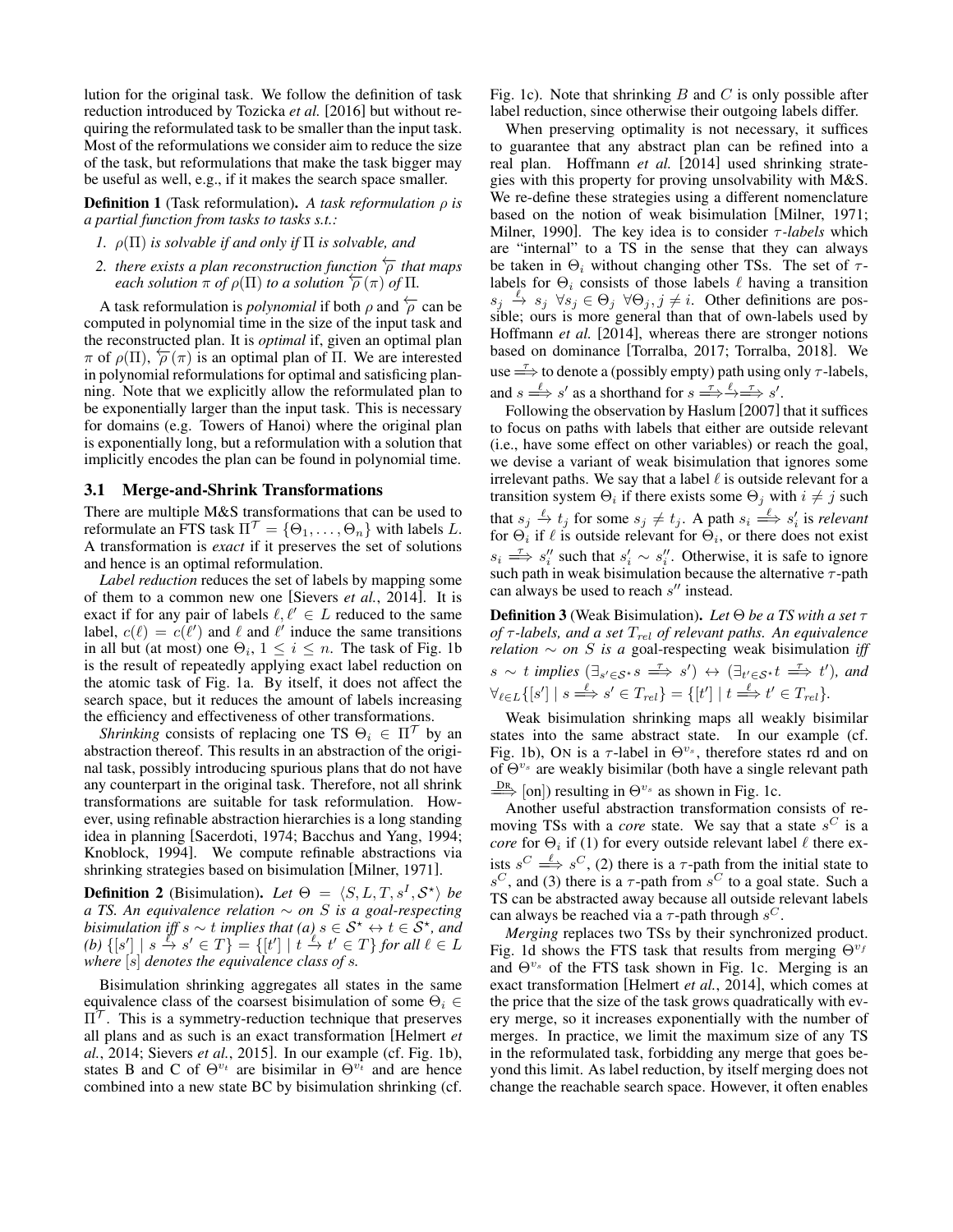additional label reduction, shrinking, and/or pruning. In our example of Fig. [1d,](#page-1-0) CF has become a  $\tau$ -label, so 2off and 2ro could be reduced by weak bisimulation.

Finally, there are multiple *pruning* techniques defined in the M&S framework. If a state  $s_i$  is *unreachable* (from the initial state) or *irrelevant* (cannot reach a goal) in any  $\Theta_i$ , it can be pruned [\[Helmert](#page-8-8) *et al.*, 2014]. If a label  $\ell$  is *dead* (i.e., there is no transition labeled with  $\ell$  in any  $\Theta_i \in \Pi^{\mathcal{T}}$ ) or *irrelevant* (i.e., all transitions labeled with  $\ell$  are self-loop transitions), then it can be pruned [\[Sievers](#page-8-10) *et al.*, 2014]. If a TS  $\Theta_i \in \Pi^{\mathcal{T}}$  is the only one with a goal defined, i.e., there are no non-goal states in  $\Theta_i \in \Pi^{\mathcal{T}}$  with  $j \neq i$ , all outgoing transitions from goal states in  $\Theta_i$  can be removed [\[Hoffmann](#page-8-9) *et al.*[, 2014\]](#page-8-9). If a TS has only one state and no dead labels, it can be pruned. All these pruning techniques preserve at least one optimal plan and are therefore exact transformations.

# 3.2 Plan Reconstruction

M&S iteratively applies the transformations described above on a task  $\Pi^{\mathcal{T}} = {\Theta_1, \ldots, \Theta_k}$ , resulting in a sequence of reformulation steps  $\rho_1, \ldots, \rho_n$  producing a sequence of planning tasks  $\Pi_0^{\mathcal{T}}, \ldots, \Pi_n^{\mathcal{T}}$  where  $\Pi_0^{\mathcal{T}} = \Pi^{\mathcal{T}}$ , and  $\Pi_i^{\mathcal{T}} =$  $\rho_i(\Pi_{i=1}^{\mathcal{T}})$  for  $i \in [1, n]$ . We can run any planning algorithm to find a plan  $\pi^{\rho_n} = s_1^{\rho_n} \xrightarrow{\ell_1^n} s_2^{\rho_n} \xrightarrow{\ell_2^n} s_3, \dots$  of the final task  $\Pi_n^{\gamma}$ . The plan reconstruction procedure is then tasked to compute a plan  $\pi = s_1 \xrightarrow{\ell_1} s_2 \xrightarrow{\ell_2} \dots$  for the original task  $\Pi^{\mathcal{T}}$  from  $\pi^{\rho_n}$  and the sequence of reformulations.

Performing a reconstruction  $\overleftarrow{\rho_i}$  for each step  $\rho_i$  has some overhead because it requires to store each intermediate task. We avoid this by combining sequences of reformulations that correspond to merge, label reduction, and bisimulation transformations. Pruning-based transformations can be ignored by the plan reconstruction procedure because the plan found is still valid for the original task without any modifications. Plan reconstruction can be done for the entire transformation at once without storing information about the intermediate planning tasks. Therefore, we have a sequence of transformations  $\Pi^{\mathcal{T}} \xrightarrow{\rho_1} \Pi_1^{\mathcal{T}} \xrightarrow{\rho_2} \Pi_2^{\mathcal{T}} \dots$  with only two types of reformulations to consider: merging + label reduction + bisimulation shrinking ( $\rho^{MLB}$ ), and weak bisimulation shrinking ( $\rho^{\tau B}$ ).

We first consider the reconstruction of a reformulation  $\rho^{MLB}$  on a task  $\Pi_i^{\mathcal{T}}$ , resulting in a task  $\Pi_{i+1}^{\mathcal{T}}$ . The state space of  $\Pi_{i+1}^{\gamma}$  is a bisimulation of the state space of  $\Pi_i^{\gamma}$ , so any sequence  $s_1 \xrightarrow{\ell_1} s_2 \xrightarrow{\ell_2} \dots$  in  $\Pi_i^{\mathcal{T}}$  has its counterpart  $\alpha(s) \xrightarrow{\ell'_1} \alpha(s_2) \xrightarrow{\ell'_2} \dots$  in  $\Pi_{i+1}^T$  and vice versa. To reconstruct the plan, we need two functions  $\alpha$  and  $\lambda$ , mapping states and labels in  $\Pi_i^{\prime}$  to states and labels in  $\Pi_{i+1}^{\prime}$ . The  $\alpha$  function is computed by M&S heuristics and compactly represented with the so-called cascading tables or merge-and-shrink representation [\[Helmert](#page-8-8) *et al.*, 2014; [Helmert](#page-8-21) *et al.*, 2015]. The label mapping is simply the composition of all label reduction transformations used by  $\rho^{MLB}$ .

The plan can be reconstructed step by step, starting from  $s^2$ . Given the current factored state s and a step in the abstract plan  $\alpha(s) \stackrel{\ell'}{\rightarrow} t'$ , find a transition  $s \stackrel{\ell}{\rightarrow} t$  such that  $\alpha(t) = t'$ and  $\lambda(\ell) = \ell'$ . Note that the straightforward approach of enumerating all transitions applicable from s is not guaranteed to terminate in polynomial time because, unlike in FDR tasks where the number of successors is bounded by the number of actions, in FTS there may be exponentially many successors in the size of the task. However, one can use the cascading tables representation to retrieve a factored state  $t = (t_1, \ldots, t_n)$ such that  $s \stackrel{\ell}{\to} t$ ,  $\ell' = \lambda(\ell)$  and  $\alpha(t) = t'$ . This works as follows: First, for each transition system  $\Theta_i$ , obtain the set  $S_i'$ of target states  $t_i$  such that  $s_i \stackrel{\ell}{\to} t_i$  for any label  $\ell$  such that  $\ell' = \lambda(\ell)$ . Then, traverse the cascading tables and, for each intermediate table that maps states of two transition systems  $\Theta_i$ ,  $\Theta_j$  to an abstract TS  $\Theta_\gamma = \gamma(\Theta_i \otimes \Theta_j)$ , compute the set of abstract states  $S_{\gamma} = \{s_{\gamma} \mid \exists_{s_i \in S'_i, s_j \in S'_j} s_{\gamma} = \gamma((s_i, s_j))\},\$ mapping each  $s_{\gamma} \in S_{\gamma}$  to one such  $(s_i, s_j)$  pair. This allows us to keep track of one factored state for each abstract state. After all cascading tables have been traversed, it suffices to return the factored state  $t$  associated with the abstract state  $t'$ .

Proposition 1. *Label reduction, merging (up to a size limit), pruning and bisimulation shrinking are optimal and polynomial reformulations.*

*Proof.* It is well-known that all these techniques can be computed in polynomial time [\[Helmert](#page-8-8) *et al.*, 2014; [Sievers](#page-8-10) *et al.*, [2014\]](#page-8-10). Each step of the plan can be reconstructed by traversing the cascading-tables representation, which is polynomial in the size of the input task.  $\Box$ 

We now consider the reconstruction of a reformulation  $\rho^{\tau B}$  on a task  $\Pi_i^{\mathcal{T}} = {\Theta_1, \ldots, \Theta_k}$  where  $\rho^{\tau B}$  applies weak bisimulation shrinking to some TS in  $\Pi_i'$ . We assume WLOG that  $\Theta_1$  is the shrunk TS, so  $\Pi_{i+1}^{\prime}$  =  $\{\alpha^{\tau B}(\Theta_1), \Theta_2, \ldots, \Theta_k\}.$  As  $\alpha^{\tau B}$  is induced by a weak bisimulation on the states of  $\Theta_1$ , then for any state s in  $\Pi_i^{\gamma}$ and any transition  $\rho^{\tau}B(s) \stackrel{\ell}{\rightarrow} t^{\rho}$  in the reformulated task, there exists a path  $s \stackrel{\ell}{\implies} t$  in the original task such that  $\rho^{\tau}B(t) = t^{\rho}$ . Therefore, to reconstruct the plan for  $\Pi_i^{\mathcal{T}}$  from a plan for  $\Pi_{i+1}^{\mathcal{T}}$  one must re-introduce the  $\tau$ -label transitions until reaching a state where  $\ell$  is applicable and this results in some t such that  $\rho^{\tau}B(t) \stackrel{\tau}{\implies} t^{\rho}$ . The search can be done locally in  $\Theta_1$  because  $\tau$ -labels have self-loop transitions in other TSs. To do so, we first look for all states  $u_1$  such that  $u_1 \stackrel{\ell}{\rightarrow} (\stackrel{\tau}{\rightarrow})^* t_1$  in  $\Theta_1$  and  $(\alpha^{\tau}{}^B(t_1), s[\Theta_2], \ldots, s[\Theta_n]) = t^{\rho}$ . Then, we run uniform-cost search from  $s[\Theta_1]$  using only transitions with  $\tau$ -labels until we reach such an  $u_1$ . Note that this runs in polynomial time in the size of the input task.

This procedure has similarities with red-black plan repair [\[Domshlak](#page-8-22) *et al.*, 2015], the plan reconstruction of the merge values reformulation [\[Tozicka](#page-8-4) *et al.*, 2016], or decoupled search [\[Gnad and Hoffmann, 2018\]](#page-8-23). These algorithms repair an abstract/relaxed plan by introducing additional actions to enable the preconditions ignored by the relaxed plan. Our case is slightly more complex because the same label may have multiple targets so one must ensure the remaining abstract plan is applicable in the resulting state.

If a TS  $\Theta_i$  with a core state  $s^C$  was abstracted away, its corresponding path must be reconstructed as well. For each transition in the abstract plan with label  $\ell$ , we find the shortest  $s_i \stackrel{\ell}{\Longrightarrow} s'_i$  from the current state  $s_i$  (initialized to the initial state of  $\Theta_i$  in the first iteration, and to the final state in the path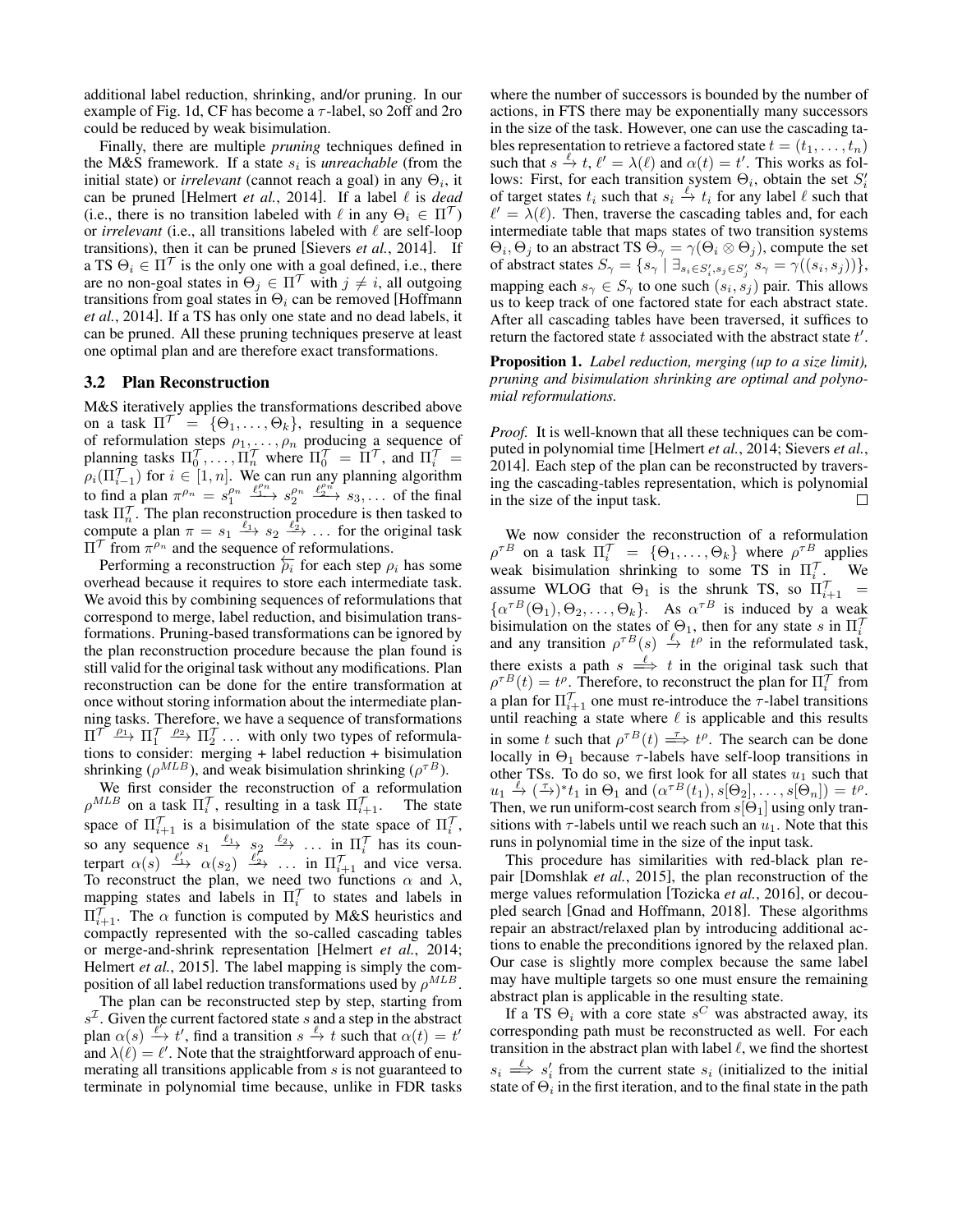of the previous iterations afterwards), and  $s_i' \stackrel{\tau}{\implies} s^C$ . Note that to keep the plan shorter, we do not enforce the  $\tau$ -path to go via the core state, but rather the condition above suffices to ensure that the rest of the plan can be reconstructed.

#### Proposition 2. *Weak bisimulation shrinking is a polynomial reformulation.*

*Proof.* The coarsest weak bisimulation of a TS can be computed by computing the bisimulation of the transitive closure of the TS over  $\tau$ . Each step of the plan reconstruction corresponds to an uniform-cost search on each TS. Both operations take polynomial time in the size of the TS. П

Consider the following plan of the task shown in Fig. [1c:](#page-1-0)  $(A, 2, off) \xrightarrow{\text{CF}} (A, 2, ro) \xrightarrow{\text{DR}} (BC, 1, ro) \xrightarrow{\text{DR}} (D, 0, ro)$ . To reconstruct the plan for the task prior to weak bisimulation shrinking (cf. Fig. [1b\)](#page-1-0), we execute it and, when DR cannot be applied in rd, we insert a  $\tau$ -transition with ON resulting in the plan:  $(A, 2, off) \xrightarrow{CF} (A, 2, rd) \xrightarrow{ON} (A, 2, on) \xrightarrow{DR}$  $(BC, 1, on) \xrightarrow{DR} (D, 0, on)$ . Then, we reconstruct the plan for the atomic task of Fig. [1a](#page-1-0) step by step, resulting in a plan:  $(A, 2, off) \xrightarrow{CF} (A, 2, rd) \xrightarrow{O_N} (A, 2, on) \xrightarrow{DR_{A-B,2-1}}$  $(B, 1, on) \xrightarrow{DR_{B-D,1-0}} (D, 0, on).$ 

#### 4 Relation to FDR Reformulation Methods

The M&S reformulations are closely related to previous FDR reformulation methods like the generalize actions [\[Tozicka](#page-8-4) *et al.*[, 2016\]](#page-8-4), fluent merging [\[Seipp and Helmert, 2011\]](#page-8-24), and abstraction-based reformulations [\[Helmert, 2006b;](#page-8-25) [Haslum,](#page-8-2) [2007;](#page-8-2) [Tozicka](#page-8-4) *et al.*, 2016]. To compare reformulation methods over different formalisms, we consider that a method dominates another if it can perform the same reformulations.

Definition 4 (Dominance of Reformulation Methods). *An FTS task reformulation method* X *dominates an FDR reformulation method* Y *if, given an FDR task*  $\Pi^{\mathcal{V}}$  *and a reformulation*  $\rho^Y \in Y$  applicable over  $\Pi^{\mathcal{V}}$ , there exists a reformula*tion*  $\rho^X \in X$  *such that it is applicable in atomic* $(\Pi^{\mathcal{V}})$  *and*  $\rho^X(atomic(\Pi^{\mathcal{V}})) = atomic(\rho^{\overline{Y}}(\Pi^{\mathcal{V}})).$  We say that the dom*ination is strict if there exists*  $\rho^X \in X$  *such that it is applicable in atomic*( $\Pi^{\mathcal{V}}$ ) *but there does not exist any*  $\rho^Y \in Y$  *applicable in*  $\Pi^{\mathcal{V}}$  *and*  $\rho^X(atomic(\Pi^{\mathcal{V}})) = atomic(\rho^Y(\Pi^{\mathcal{V}})).$ 

The *generalize actions* reformulation reduces the number of FDR actions by substituting two actions by a single one if they are equal except for a precondition on a binary variable. Formally, whenever there is a variable  $w$  with domain  $D_w = \{x, y\}$ , and two actions  $a_1, a_2$  s.t.  $\mathcal{V}(pre_{a_1}) =$  $\mathcal{V}(pre_{a2}), \forall v \in (\mathcal{V}(pre_{a1}) \setminus \{w\}) \ pre_{a1}(v) = pre_{a2}(v),$  $pre_{a1}(w) = x$ ,  $pre_{a2}(w) = y$ , and  $eff_{a1} = eff_{a2}$ . Then,  $a_1$  and  $a_2$  can be replaced by a' where  $\text{eff}_{a'} = \text{eff}_{a_1}$  and  $pre_{a'}(v) = pre_{a1}(v) \ \forall v \in (\mathcal{V}(pre_{a1}) \setminus \{w\}).$ 

## Theorem 1. *Exact label reduction strictly dominates the generalize actions reformulation.*

*Proof Sketch.* If generalize actions replaces  $a_1$  and  $a_2$  in  $\Pi^{\mathcal{V}}$ by a', then there are labels  $\ell_1$  and  $\ell_2$  in  $atomic(\Pi^{\mathcal{V}})$  that correspond to  $a_1$  and  $a_2$  and a TS  $\Theta_w$  that corresponds to w in  $\Pi^{\mathcal{V}}$ . As  $a_1$  and  $a_2$  have the same effects and preconditions on all variables except v, then  $\ell_1$  and  $\ell_2$  are equal except for  $\Theta_w$  so they can be reduced. Label reduction is more general because it may result in transitions with different targets from the same state and label, which is not possible in FDR.  $\Box$ 

*Fluent merging* is an FDR reformulation inspired by the merge transformation in M&S [\[Seipp and Helmert, 2011\]](#page-8-24). It replaces two variables  $v_1, v_2 \in V$  by their product, resulting in a variable  $v_{1,2}$  with domain  $D_{v_1,v_2} = D_{v_1} \times D_{v_2}$ . However, adapting the FDR actions is not straightforward since they would require disjunctive preconditions. For example, if action  $a_1$  has a precondition on  $v_1$  but not on  $v_2$ , then the action is applicable for several values of  $D_{v_1,v_2}$  but not for all of them. Since FDR does not allow for disjunctive preconditions, multiple copies of the actions are needed to encode the preconditions and effects on the new variable. Similarly, auxiliary actions must be added to encode a disjunctive goal whenever a goal and a non-goal variable are merged. In this case, the merge transformation does not dominate fluent merging because it does not add such auxiliary labels and transitions. This is arguably an advantage since adding them is not expected to be beneficial or, otherwise, an equivalent reformulation could be defined in M&S.

The use of abstraction for task reformulation in planning has a long history [\[Knoblock, 1994\]](#page-8-15). The key idea is to solve an abstraction of the problem and then refine the abstract solution by filling the gaps. Not all abstractions are suitable for this, since they need to ensure that any solution for the abstract task can be refined into a plan for the original task. Abstractions with this property are said to be *refinable*. Abstraction reformulations were first applied in FDR by the Fast Downward planner [\[Helmert, 2006a\]](#page-8-26). Their reformulation abstracts away any root variable in the causal graph (i.e., does not have dependencies on other variables) whose free domain transition graph is strongly connected (i.e., one can always set the variable to any desired value by applying a sequence of actions). This was generalized by [Haslum](#page-8-2) [\[2007\]](#page-8-2) into the *safe variable abstraction* reformulation under the observation that (1) it suffices to consider values that are relevant for other variables (because they are precondition or effect of an action that has another variable in its effect); and (2) the goal only needs to be achieved at the end of the plan so the goal value must be free reachable from other relevant values, but it is not necessary that other values are reachable from the goal value.

Finally, one can also ignore the difference among some values of a variable without ignoring it completely: the *merge values* reformulation reduces the domain of an FDR variable by merging several values whenever they can be switched via actions without any side effects [\[Tozicka](#page-8-4) *et al.*, 2016]. Formally, let v be a variable with  $x, y \in D_v$ , and  $a_1$  and  $a_2$  be actions s.t.  $V(pre_{a1}) = V(eff_{a1}) = V(pre_{a2}) =$  $V(eff_{a2}) = \{v\}, \text{ and } pre_{a1}(v) = eff_{a2}(v) = x, \text{ and}$  $pre_{a2}(v) = eff_{a1}(v) = y$ . Then, x may be removed from  $D_v$ , replacing every occurrence of x in A, I, and G by y.

As all these methods, weak bisimulation shrinking obtains a refinable abstraction, but on the FTS representation, taking advantage of the flexibility of M&S to compute abstractions.

Theorem 2. *Removing transition systems with core states after applying weak bismulation shrinking strictly dominates the safe variable abstraction reformulation.*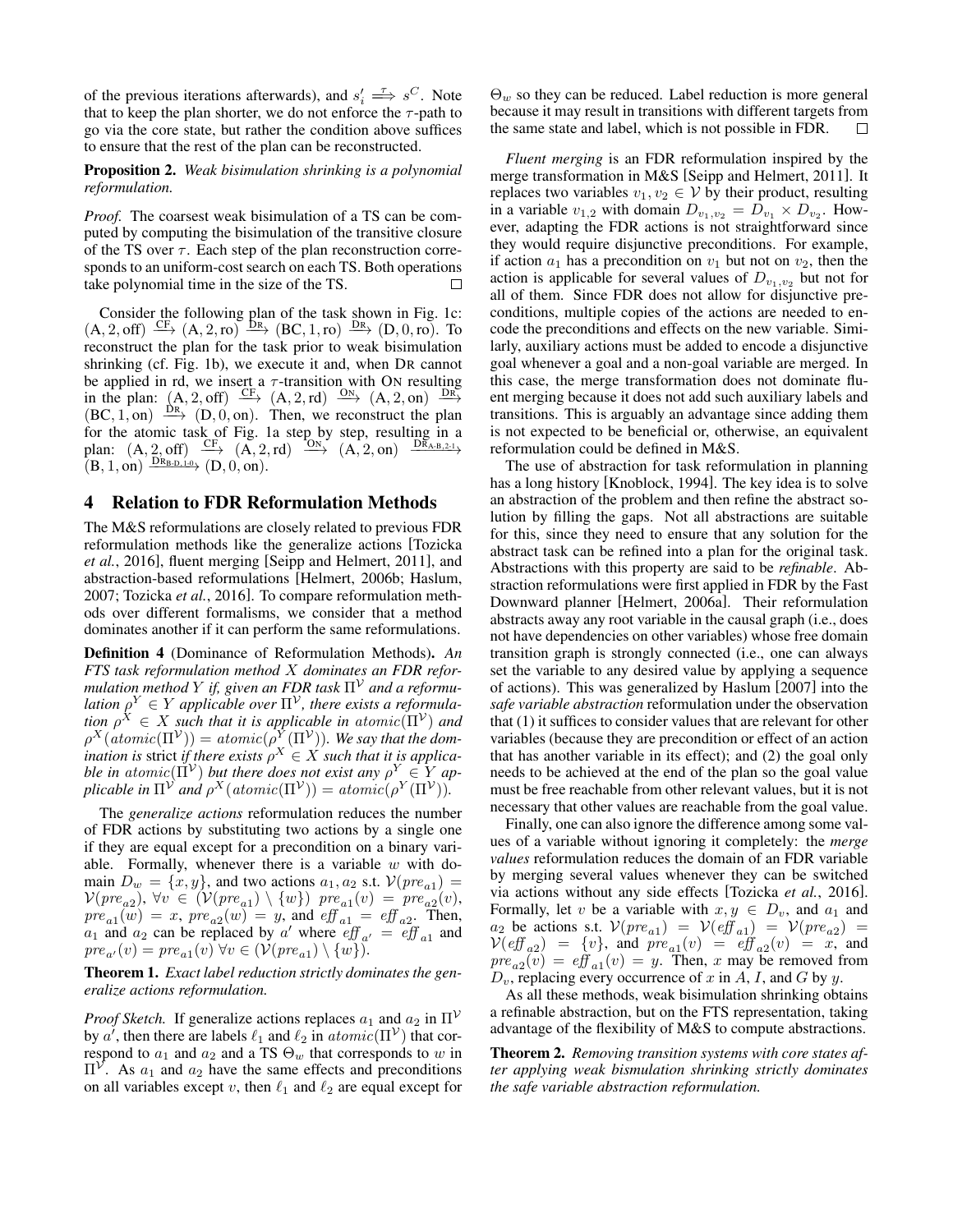*Proof Sketch.* If a variable is abstracted away, abstract states corresponding to the values that appear in the preconditions of outside relevant actions are all weakly bisimilar. After shrinking, the resulting abstract state is a core state. П

#### Theorem 3. *Weak bisimulation shrinking strictly dominates the merge values reformulation.*

*Proof Sketch.* If values  $x, y$  of variable  $v$  are merged, there exist  $\ell_1, \ell_2$  in  $atomic(\Pi^{\mathcal{V}})$  corresponding to  $a_1, a_2$ , and a TS  $\Theta_v$  representing v. As v is the only variable in the preconditions and effects of  $a_1$  and  $a_2$ ,  $\ell_1$  and  $\ell_2$  are  $\tau$ -labels in  $\Theta_v$ . Since  $x \stackrel{\tau}{\Longrightarrow} y$  and  $y \stackrel{\tau}{\Longrightarrow} x$ , x and y are weakly bisimilar.

## 5 Search on the FTS Representation

To use our reformulation framework, planning algorithms must be used to find a solution to the reformulated FTS task. Heuristic search is a leading approach for solving classical planning problems [\[Bonet and Geffner, 2001\]](#page-8-27). A compilation into an FDR task having an action for each combination of transitions with the same label in different TSs is possible, but may incur a big overhead, potentially losing any gains obtained by the reformulation methods. Here, we consider how to apply heuristic search algorithms to FTS tasks by defining the successor generation and heuristic evaluation.

Successor generation is the operation that, given a state s, generates all transitions  $s \stackrel{l}{\rightarrow} t$  in the state space of the task. This typically is done in two steps: (1) generate the set of actions that are applicable in s and (2) for each such action obtain the corresponding successor state.

Since the number of actions in FDR tasks may be very large, iterating over all of them to check whether they are applicable in s is inefficient. The Fast Downward Planning System uses a tree data-structure to efficiently retrieve the applicable actions in a given state [\[Helmert, 2006b\]](#page-8-25). However, this data-structure relies on actions being applicable either only for one value of each variable if  $v \in V(pre_a)$  or in all values of such variable otherwise. This is no longer true for labels in the FTS representation. A label is applicable in a factored state s if there exists an outgoing transition  $s[\Theta_i] \stackrel{l}{\rightarrow} t_i$  for each  $\Theta_i \in \Pi^{\mathcal{T}}$ . Since there may be any number of transitions in each  $\Theta_i$  from any number of source states, labels may be applicable for arbitrary sets of states. We pre-compute for every abstract state  $s_i \in \Theta_i$  the set of labels with an outgoing transition from  $s_i$ , denoted  $L_{s_i}$ . Then, given a state s, the set of applicable labels can be computed as  $\bigcap_{\Theta_i} L_{s[\Theta_i]}.$ 

Step  $(2)$  is simple in FDR since the new state is a copy of s, overriding the value of variables in the effect. In the FTS representation, however, there may be multiple successors from s with label  $\ell$ . We enumerate all possible successors by considering all outgoing transitions from  $s[\Theta_i]$  in every  $\Theta_i.$  To do this efficiently, for each label  $\ell$  we divide the set of TSs in  $\Pi^{\mathcal{T}}$ in three sets: the irrelevant TSs where  $\ell$  only induces self-loop transitions, deterministic TSs where for every  $s_i \in \Theta_i$  there is a single outgoing transition with  $\ell$ , and non-deterministic TSs where there may be multiple transitions from the same source state. Only the latter require to enumerate all possible transitions, whereas irrelevant TSs are ignored and the effect on deterministic TSs can be set as in FDR tasks.

We now discuss how to derive heuristic functions for the FTS representation, which are essential to guide the search and find solutions to large tasks. As most heuristic functions have originally been defined for STRIPS or FDR, they need to be adapted to use them in FTS tasks. This is similar to adding support for a limited form of disjunctive preconditions and conditional effects. In optimal planning, we use merge-andshrink heuristics since they are already based on FTS.

To apply our reformulation framework on satisficing planning, we adapt the FF heuristic [\[Hoffmann and Nebel, 2001\]](#page-8-28). FF is based on the delete-relaxation, ignoring the delete effects of STRIPS actions. In FDR, "ignoring deletes" is interpreted as ignoring the negative effect of the actions, so that variables accumulate values instead of replacing them. This is easily extrapolated to the FTS representation by considering that each TS may simultaneously be in multiple states.

To compute the heuristic, we compile our task into an FDR task with one unary action  $a_{s_i,\ell,t_i}$  for each transition  $s_i \stackrel{\ell}{\to} t_i$ in some  $\Theta_i$ . This action has  $t_i$  as effect, and  $s_i$  as precondition plus additional preconditions for each other  $\Theta_i$  where l is not applicable in all states. If there is a single state  $s_i \in \Theta_i$  where  $\ell$  is applicable, we add  $s_j$  to the precondition of  $a_{s_i,\ell,t_i}$ . If there are more than one, we add an auxiliary fact to our task  $f_{\ell,j}$  that represents the disjunction of those states, as well as auxiliary unary actions from each of those states to  $f_{\ell,j}$ .

Afterwards, we retrieve the relaxed plan as a set of transitions  $s_i \stackrel{\ell}{\rightarrow} t_i$ , and add the cost of all their labels to obtain the heuristic value. One difference to FF for FDR is that there, FF counts each action only once because no action needs to be applied more than once in delete-free tasks. We do not do this to avoid underestimating the goal distance when the same label may have different effects (e.g. label DR in Fig[.1b\)](#page-1-0).

The delete-relaxation is also useful to select preferred actions. In FDR, an action is preferred in state  $s$  if it belongs to the relaxed plan of FF for s. In FTS, we consider  $s \stackrel{\ell}{\to} t$ to be preferred if the relaxed plan from s contains a transition labeled with  $\ell$  and with target  $t_i$  s.t.  $\exists \Theta_i t[\Theta_i] = t_i$ .

# 6 Experiments

We implemented the M&S reformulation framework in Fast Downward (FD) [\[Helmert, 2006b\]](#page-8-25), using its existing M&S framework [\[Sievers, 2018\]](#page-8-29) and extending it with weak bisimulation as well as pruning transformations that remove dead labels and irrelevant TSs and labels. We also modified the layout of the algorithm: firstly, since our pruning transformations might trigger further pruning opportunities, we always repeatedly apply them until a fixpoint is reached. Secondly, we run label reduction and shrinking on the atomic FTS task until no more simplifications are possible. Finally, we cannot exactly control the amount of shrinking done because this would result in non-refinable abstractions that do not admit plan reconstruction. Instead, we restrict merging to satisfy the size limit and only shrink after merging and pruning.

To consider the effects of some of the M&S transformations on the task reformulation individually, we consider the following configurations. As the simplest baseline, we only transform the FDR task (FDR) into the atomic FTS task (a), without any further transformations. This does not affect the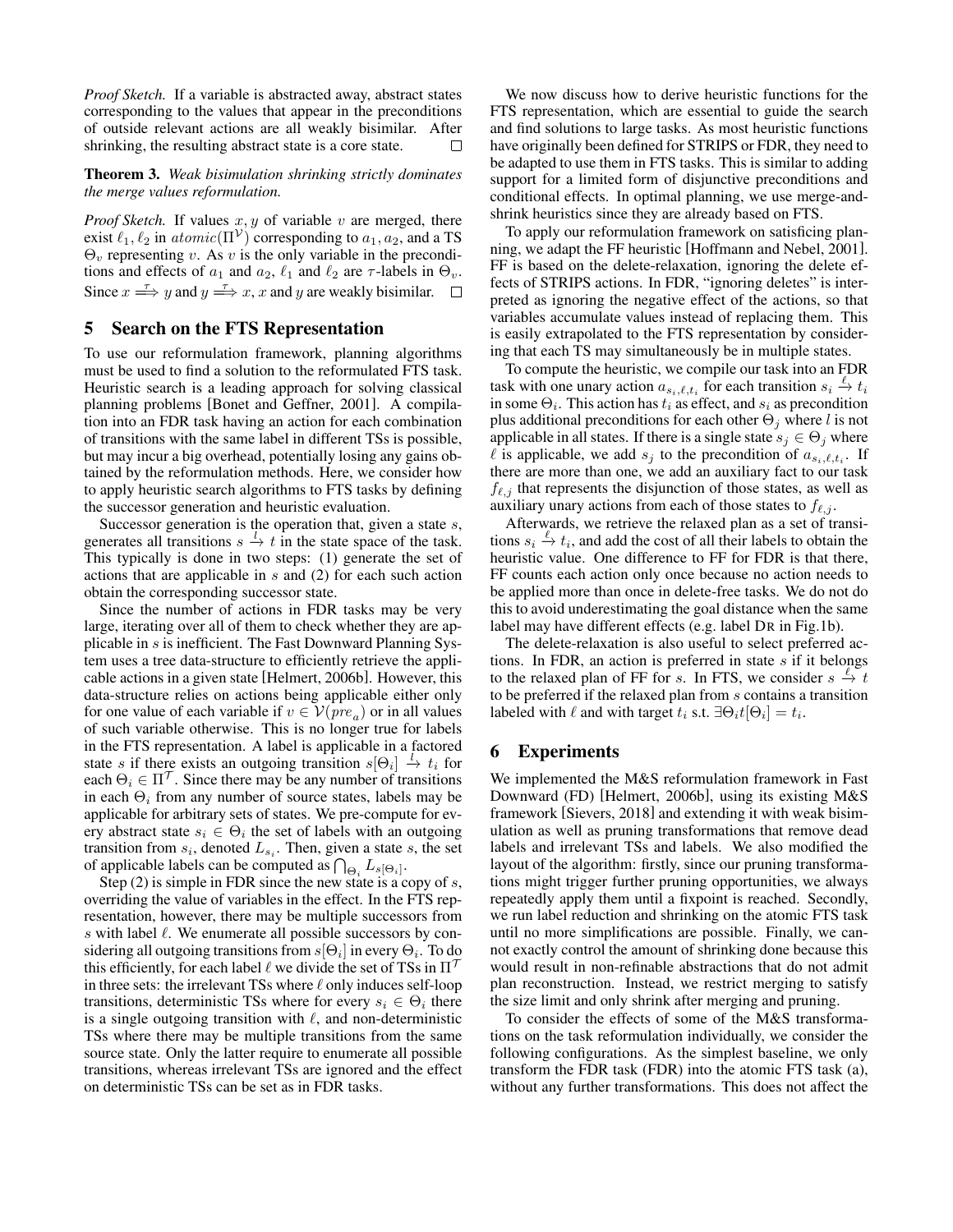<span id="page-6-1"></span>

Figure 2: Expansions until last  $f$ -layer of blind search on the FDR task and different reformulated FTS tasks, using bisimulation (top) and weak bisimulation (bottom) for shrinking.

state space at all, but serves for quantifying the overhead of our implementation over FD, mainly due to using different data structures to represent the task and perform successor generation. Another variant of atomic adds exact label reduction and shrinking (a-ls), either based on bisimulation for optimal planning or weak bisimulation for satisficing planning. Other configurations combine label reduction and shrinking with a merge strategy. For the latter, we consider DFP (d-ls) and sbMIASM (m-ls, called dyn-MIASM originally) [\[Sievers](#page-8-10) *et al.*[, 2014\]](#page-8-10), with a size limit of 1000 on the resulting product. We did not find qualitative differences with size limits of 100 and 10000. We impose a time limit of 900s on the reformulation process. For the overall planning, we use a limit of 3.5 GiB and 1800s. We use all STRIPS benchmarks from the optimal/satisficing tracks of all IPCs, two sets consisting of [1](#page-6-0)827/1816 tasks across 48 unique domains.<sup>1</sup>

## 6.1 Search Space Reduction

To assess the impact of our task reformulations on the reachable state space, we run uniform-cost search and evaluate the number of expansions until the last  $f$ -layer. Fig. [2](#page-6-1) compares the FDR representation against a-ls and d-ls with bisimulation (top) and weak bisimulation (bottom) shrinking. We observe that even with only label reduction and bisimulation shrinking (a-ls) there are state space reductions of up to one order of magnitude in some cases. Most of these gains are due to shrinking, given that label reduction does not change the state space and pruning cannot be performed often in the atomic representation due to the preprocessing of FD. When using merge transformations (d-ls), state space reductions can often be of up to several orders of magnitude. It is worth noting that merging does not affect the state space, so this reduction is due to the synergy with pruning and shrinking.

If optimality does not need to be preserved, larger reductions can be achieved with weak bisimulation shrinking. In this case, 305 tasks (including entire domains like logistics, miconic, movie, rovers, and zenotravel) can be solved during the reformulation resulting in 0 expansions (points on the xaxis). The reason is that weak bisimulation shrinks away entire TSs (e.g., if they form a single connected component with actions without side preconditions or effects, which translate to  $\tau$ -labels). An example is logistics: as trucks/airplanes can always freely change their location with the drive/fly action, weak bisimulation simplifies the TSs describing their position, after which the TSs for packages can also be simplified. Previous abstraction reformulation approaches solved many of these domains too, with the exception of Rovers, where they obtained reductions but without completely simplifying the domain. With merge reformulations, 460 tasks are solved with DFP (completely solving transport-opt), and 514 with MIASM (solving all but two instances in parcprinter-opt). This is remarkable given the low limit of 1000 abstract states.

#### 6.2 Results with Informed Search

We evaluate the impact of our reformulations in terms of coverage (see Table [1\)](#page-7-0), expansions, and total time (see Fig. [3\)](#page-7-1). On the optimal benchmarks, we run  $A^*$  with  $h^{max}$  and  $M&S$ with DFP using a 50000 size limit and (approximate) bisimulation shrinking. On the satisficing benchmarks, we run lazy greedy search with  $h^{\text{FF}}$ , with and without preferred operators. The comparison of FDR and atomic (a) shows that our implementation has some overhead. Both configurations explore the same state space with very similar heuristics.  $h^{\text{max}}$  and  $h<sup>FF</sup>$  are computed in the same way with no big overhead and the runtime of plan reconstruction is usually negligible. In terms of heuristic value,  $h^{\text{max}}$  is identical and  $h^{\text{FF}}$  only differs due to tie-breaking and because some actions may be counted twice. One of the main sources of overhead is the memory used to represent FTS tasks. Our data structures use  $O(|L|)$ memory on each TS, whereas in FDR no memory is wasted for variables not mentioned in the preconditions or effects.

Label reduction and shrinking on the atomic FTS task (a-ls) is useful in most cases, increasing total coverage in all configurations. This reformulation reduces the state space as well as the task description size (i.e. reducing the TSs in the FTS representation). Therefore, gains in expanded nodes usually translate into lower search times, and it can pay off despite the overhead of the precomputation phase on total time.

Merge reductions (d-ls), however, are oftentimes harmful in combination with delete-relaxation heuristics  $(h<sup>max</sup>$  and  $h<sup>FF</sup>$ ), due to the overhead caused by increasing the task size. Nevertheless, they can be very useful in some domains, whenever there is enough synergy with pruning (e.g. woodworking, tpp) or shrinking (e.g. childsnack). Indeed, for all heuristics we tried, merge reformulations are useful in at least a few domains. This is also reflected in the orcl column that shows how many instances are solved by any of our configurations. This is often much larger than our atomic configuration, but also than the FDR baseline, showing that if the right reformu-

<span id="page-6-0"></span><sup>&</sup>lt;sup>1</sup>Implementation: https://doi.org/10.5281/zenodo.3232878, dataset with benchmarks: [https://doi.org/10.5281/zenodo.3232844.](https://doi.org/10.5281/zenodo.3232844)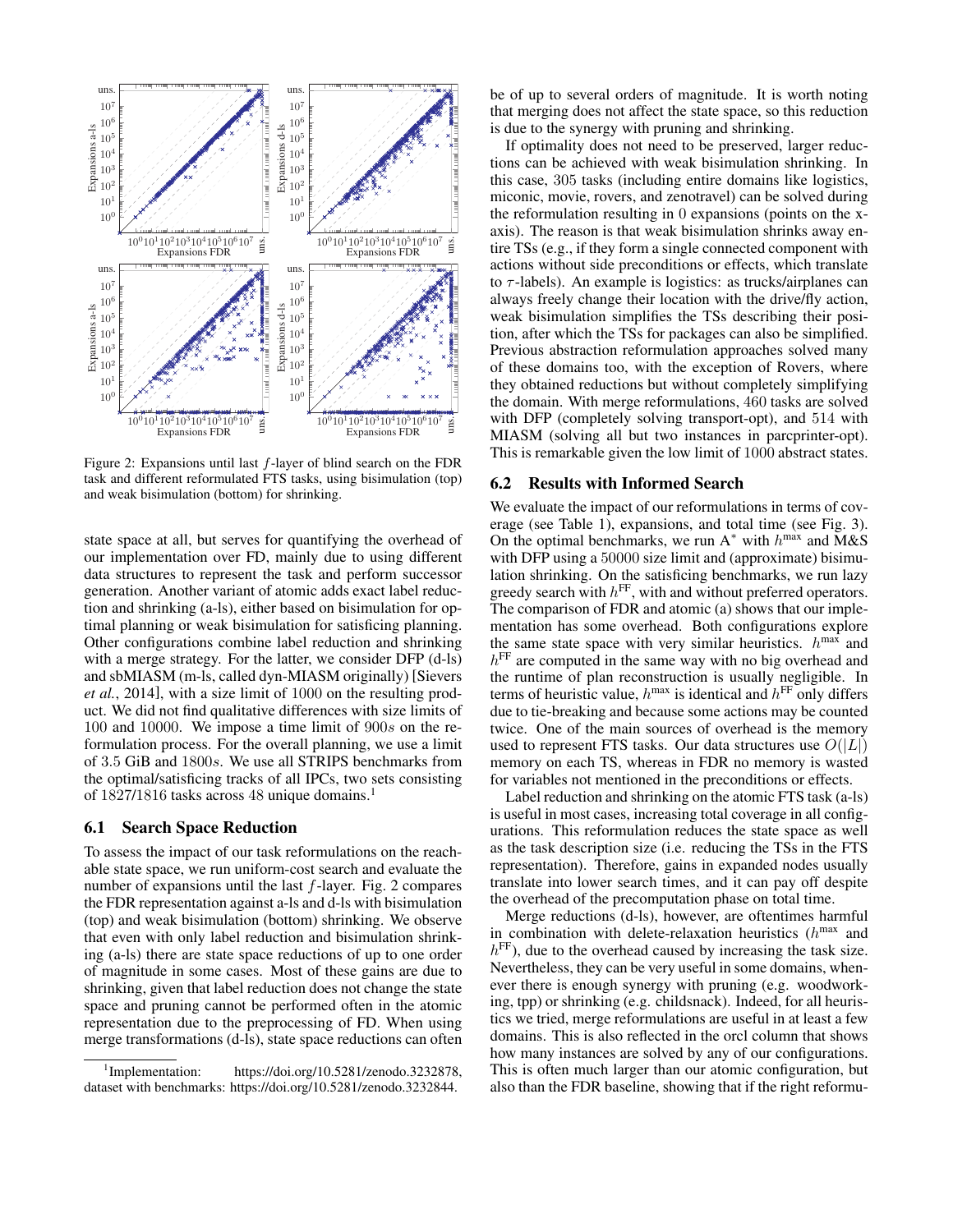<span id="page-7-1"></span>

Figure 3: Expansions until last f-layer and total time of a vs. a-ls (left) and a-ls vs. d-ls (right) for A<sup>∗</sup>with M&S (left block) and lazy greedy search with  $\hat{h}^{\text{FF}}$  and preferred operators (right block).

<span id="page-7-0"></span>

|                                                |  |  | $a + 1s$<br>$d-1s$<br>$d-1s$<br>$t$ to to orcl |          |                                                                          |  |  | $a + S$<br>$d-S$<br>$d-S$<br>$t$ to Good                                    |                |
|------------------------------------------------|--|--|------------------------------------------------|----------|--------------------------------------------------------------------------|--|--|-----------------------------------------------------------------------------|----------------|
| FDR $-12$ 13 37 36 797                         |  |  |                                                |          | FDR $-18$ 15 27 22 1326                                                  |  |  |                                                                             |                |
| a $1 - 13636770$                               |  |  |                                                | 801      | a<br>$6 - 13$ <b>28 22</b> 1272<br>a-ls <b>18 15</b> - <b>31 24</b> 1368 |  |  |                                                                             |                |
| a-ls $3 \quad 4 - 36 \quad 35 \quad 780$       |  |  |                                                | $\ddots$ |                                                                          |  |  |                                                                             |                |
| d-ls 2 2 1 - 7 600 $\frac{3}{4}$               |  |  |                                                |          |                                                                          |  |  | d-ls $10$ $10$ $4$ $-$ 11 1208                                              | $h^{\rm FF}$ . |
| $m-1s$                                         |  |  | 4 4 4 19 - 632 $\approx$                       |          | m-ls 13 15 7 21 - 1224                                                   |  |  |                                                                             |                |
| FDR $-2$ 3 12 14 822 $\circ$                   |  |  |                                                |          | FDR $-17$ 15 24 23 1502                                                  |  |  |                                                                             |                |
| a $4 - 1$ 13 16 826 $\overline{6}$             |  |  |                                                |          |                                                                          |  |  | PDR - 17 15 24 25 1502 $\frac{6}{90}$<br>a 8 - 11 25 24 1461 $\frac{6}{90}$ |                |
| a-ls $7 \times 4 - 13 \times 16 \times 31$ + 3 |  |  |                                                |          | a-ls $13 \quad 8 - 26 \quad 26 \quad 1471$                               |  |  |                                                                             | $\Xi$          |
| d-ls 13 11 10 - 11 815 $\frac{3}{5}$           |  |  |                                                |          |                                                                          |  |  | d-ls 9 6 2 – 15 1357 $\frac{a}{k}$<br>m-ls 9 7 3 16 – 1322                  |                |
| m-ls $16 \t15 \t15 \t16 - 849$                 |  |  |                                                |          |                                                                          |  |  | m-ls $9 \t 7 \t 3 \t 16 - 1322$                                             |                |

Table 1: Domain comparison of coverage for  $A^*$  (left) with  $h^{max}(top)$ and M&S (bottom), and lazy greedy search (right) with  $h^{\text{FF}}$ , without (top) and with (bottom) preferred operators. A value in row x and column y denotes the number of domains where x is better than y. It is bold if this is higher than the value in  $y/x$ . Column "tot" shows total coverage and "orcl" shows the oracle, i.e., per-task maximized, coverage over our algorithms (thus excluding FDR).

lations are chosen for each domain, they can compensate for the overhead of using an FTS representation.

The results of d-ls with M&S heuristics are different because there are more cases where the heuristic is less informed after the d-ls reformulation, increasing the number of expansions. There is also a large number of instances where the heuristic value for the initial state is perfect for a-ls whereas a large amount of search is needed with d-ls. The reason is that the options available for the merge strategy during the reformulation are reduced by the limit on abstract states, leading to different merge decisions, and possibly degrading the quality of the heuristic. However, with M&S heuristics there is no overhead in runtime so d-ls pays off more often.

The rightmost two columns of Fig. [3](#page-7-1) show results with  $h<sup>FF</sup>$  and preferred operators for satisficing planning. The reductions obtained by weak bisimulation shrinking are much stronger than by optimality preserving strategies, improving the performance of a-ls and d-ls in terms of expanded nodes. In terms of runtime, a-ls is useful in many cases despite the overhead caused by spending up to 900s in preprocessing. Merge reformulations, however, increase the computational cost of the heuristic, so they do not pay off over a-ls except in a few cases where the reduction is huge.

# 7 Conclusion

In this work, we use the M&S framework for task reformulation and analyze its advantages over reformulations in FDR. Our results show a large potential of state space reductions, that sometimes can solve entire domains without any search.

The framework has even more potential by integrating new reformulation methods like subsumed transition pruning [\[Torralba and Kissmann, 2015\]](#page-8-11), or graph factorization [\[Wehrle](#page-8-30) *et al.*, 2016]. Our results also show that not all reformulations are always helpful. Thus, to materialize all this potential, methods to automatically select the best reformulation method for each domain are also of great interest [\[Gerevini](#page-8-31) *et al.*, 2009; [Fuentetaja](#page-8-32) *et al.*, 2018].

## Acknowledgments

Silvan Sievers has received funding for this work from the European Research Council (ERC) under the European Union's Horizon 2020 research and innovation programme (grant agreement no. 817639). Alvaro Torralba has received ´ support by the German Research Foundation (DFG), under grant HO 2169/5-1 and DFG grant 389792660 as part of TRR 248 (see [https://perspicuous-computing.science\)](https://perspicuous-computing.science).